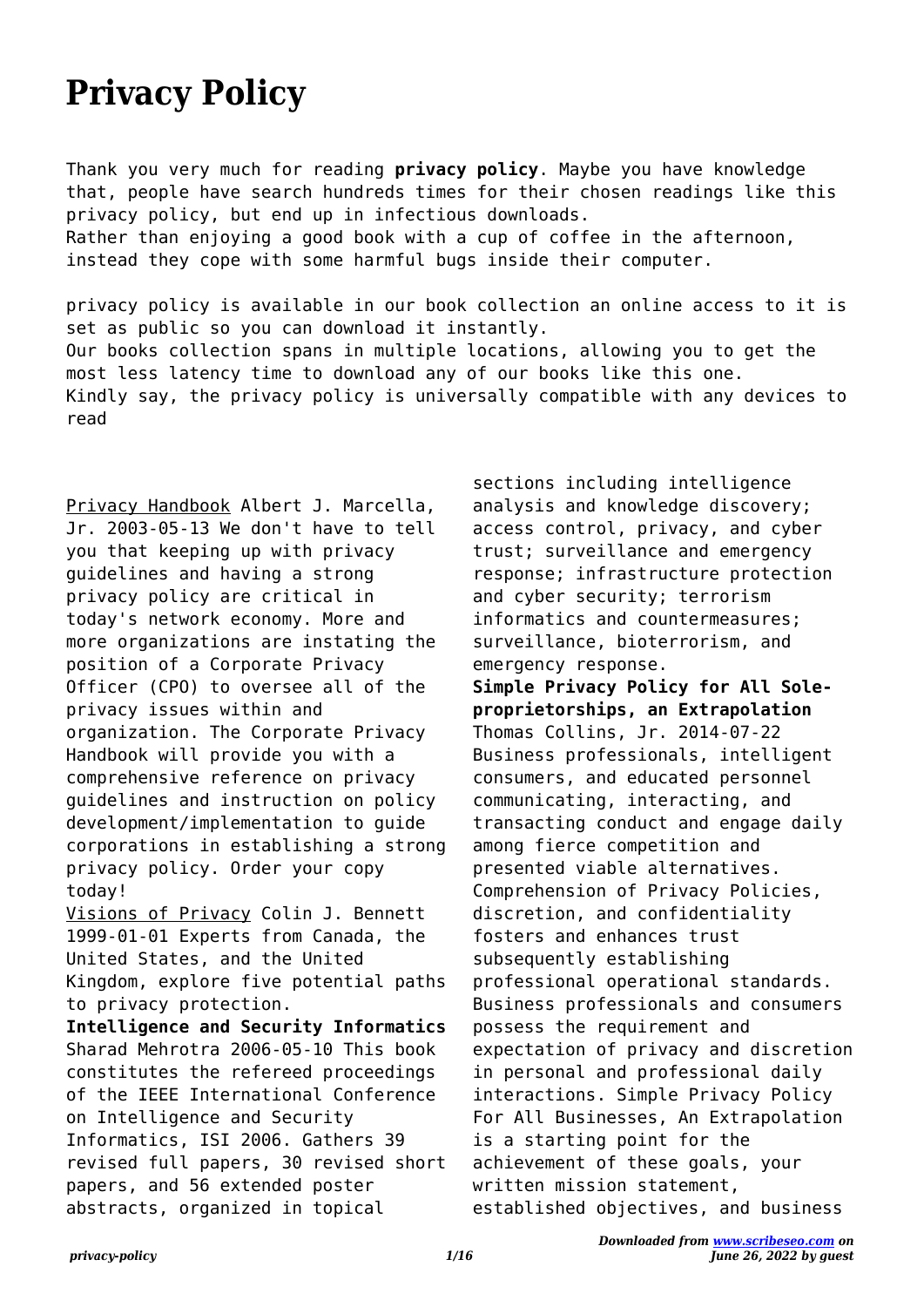plan. Create and implement functional Privacy Policies for personal, private, and public sector usage. Establishing distinction from the competition when or where operating inside a strategic society and the global marketplace of ideas is essential. Facilitating requistionings, requirements, and expectations has complexities requiring management. Executive decisions and side stepping need not become the tactic of escalation for creating effective solutions and policies for the potentially problematic. This Publication of Simple Privacy Policy For All Businesses, An Extrapolation by Thomas Collins Jr, was written for professionals and consumers in need of the information Thomas Collins Jr. could not acquire or locate in one resource. The requirement for person use and professional implementation is the reasoning surrounding why this publication was created. Simple Privacy Policy For All Businesses, An Extrapolation is provided for the purposes of simply offering information and data to professionals and individuals who may possess the need to employ it's contents professionally or for personal use. The style of Simple Privacy Policy For All Businesses, An Extrapolation is structured in way where the end user may quickly access and procure the necessary or relevant information and data relevant to the creating a personally tailored Privacy Policy. Facilitating the essential needs, requirements, requisitioning, or expectations for purposes of establishing legally binding policies for effected personnel, persons, and parties need not become problematic when or where presented complexities and the uncertain. Creating the Privacy Policy to encompass all perspectives for interactions, communications, and engagements and

the variable conditions contained within the human condition, consumers operating and conducting or initiating commerce, and the diversity and fierceness of the global economy is challenging. The purpose of this publication is to assist professionals and individuals in the creation of legally binding Privacy Policies finding sparks for vocabulary within and placing them in areas of policy for public, private, and personal use. The information and data is provided to save the end user and professional valuable time, money, and resources. This information and data may be utilized to assist persons and parties to form Privacy Policies independently from an attorney as a base to start from in forming policies. Once policies are drafted it may be presented to legal persons and parties for tweaking and data entry to apply to locale or legally binding jurisdictions and venues agreed to as binding through disclosed policies, operational standards, and procedures effecting persons, parties, and personnel. Man hours places into utilizing the general and broad information contained within may serve professionals well when providing your draft or notes to legal professionals when circumspection permits the consideration for calculating the billable professional hours expended and salaried professional personnel employed. This information and data is simply provided for the purposes of sharing or dispersing information and data to persons and parties who may be able to extrapolate and employ it's contents for easing policy creation.

The Individual and Privacy Joseph A. Cannataci 2016-12-05 The essays selected for this volume reflect the many paths followed to develop a new, more robust methodology (idMAPPING)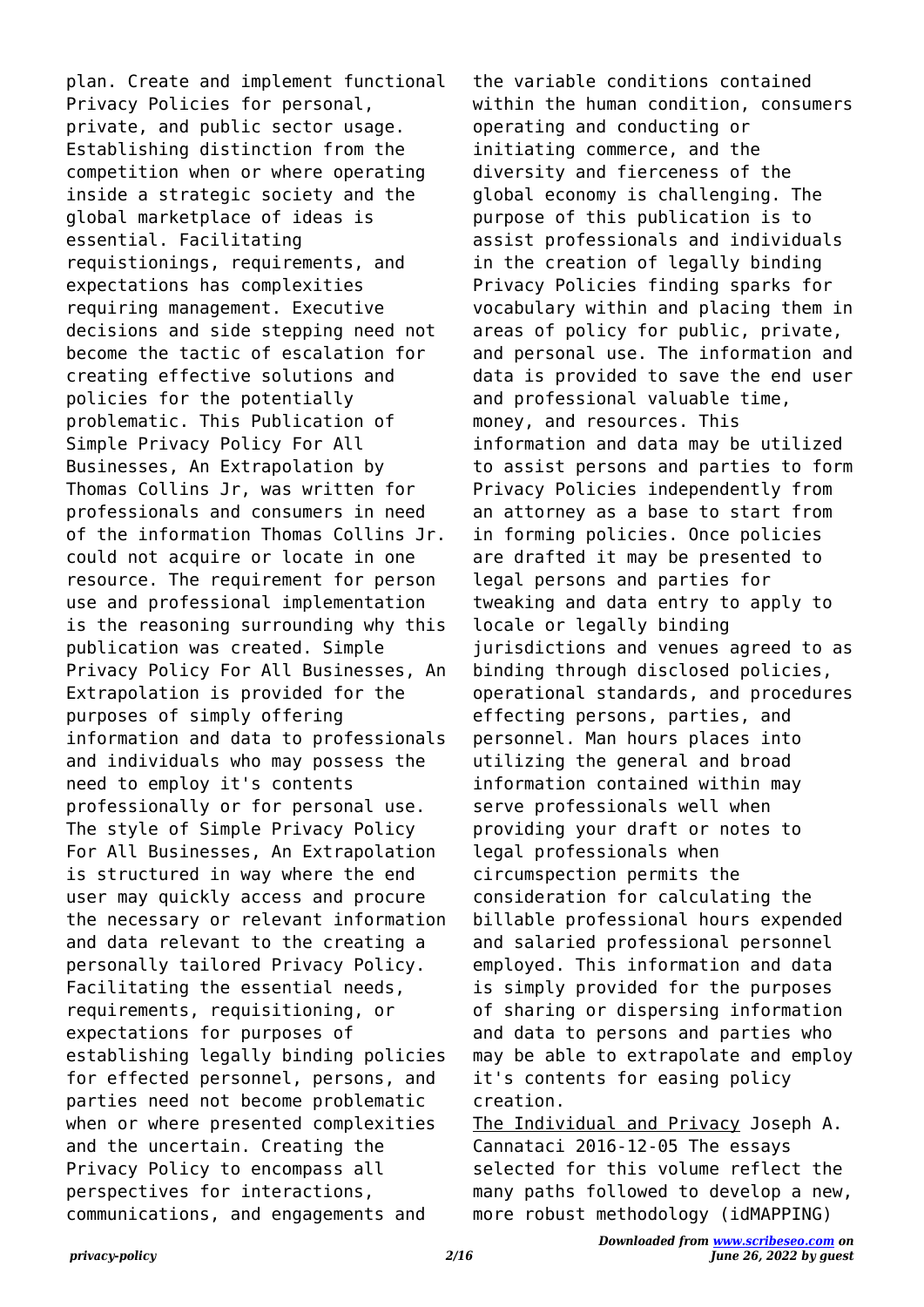for investigating privacy. Each article deals with the three dimensions of time, space and place by addressing a number of questions such as: who? Which individual? When? How? Is privacy viewed from the perspective of legal theory, or of information science? Or from the viewpoint of sociology, social psychology, philosophy, information ethics or data protection law? The reader is offered a multidisciplinary overview of the subject, a mosaic made up of several snapshots taken at different times by different scholars with different points of view. The detailed introduction increases clarity in parts of the picture where the way that the pieces fit together may not be immediately apparent, and concludes by challenging internet-era fallacies. Taken together, the articles demonstrate an innovative approach to evidence-based policy-making, and show privacy scholarship at its best. *Simple Privacy Policy for All Organizations, an Extrapolation* Thomas Collins, Jr. 2014-07-22 Business professionals, intelligent consumers, and educated personnel communicating, interacting, and transacting conduct and engage daily among fierce competition and presented viable alternatives. Comprehension of Privacy Policies, discretion, and confidentiality fosters and enhances trust subsequently establishing professional operational standards. Business professionals and consumers possess the requirement and expectation of privacy and discretion in personal and professional daily interactions. Simple Privacy Policy For All Businesses, An Extrapolation is a starting point for the achievement of these goals, your written mission statement, established objectives, and business plan. Create and implement functional

Privacy Policies for personal, private, and public sector usage. Establishing distinction from the competition when or where operating inside a strategic society and the global marketplace of ideas is essential. Facilitating requistionings, requirements, and expectations has complexities requiring management. Executive decisions and side stepping need not become the tactic of escalation for creating effective solutions and policies for the potentially problematic. This Publication of Simple Privacy Policy For All Businesses, An Extrapolation by Thomas Collins Jr, was written for professionals and consumers in need of the information Thomas Collins Jr. could not acquire or locate in one resource. The requirement for person use and professional implementation is the reasoning surrounding why this publication was created. Simple Privacy Policy For All Businesses, An Extrapolation is provided for the purposes of simply offering information and data to professionals and individuals who may possess the need to employ it's contents professionally or for personal use. The style of Simple Privacy Policy For All Businesses, An Extrapolation is structured in way where the end user may quickly access and procure the necessary or relevant information and data relevant to the creating a personally tailored Privacy Policy. Facilitating the essential needs, requirements, requisitioning, or expectations for purposes of establishing legally binding policies for effected personnel, persons, and parties need not become problematic when or where presented complexities and the uncertain. Creating the Privacy Policy to encompass all perspectives for interactions, communications, and engagements and the variable conditions contained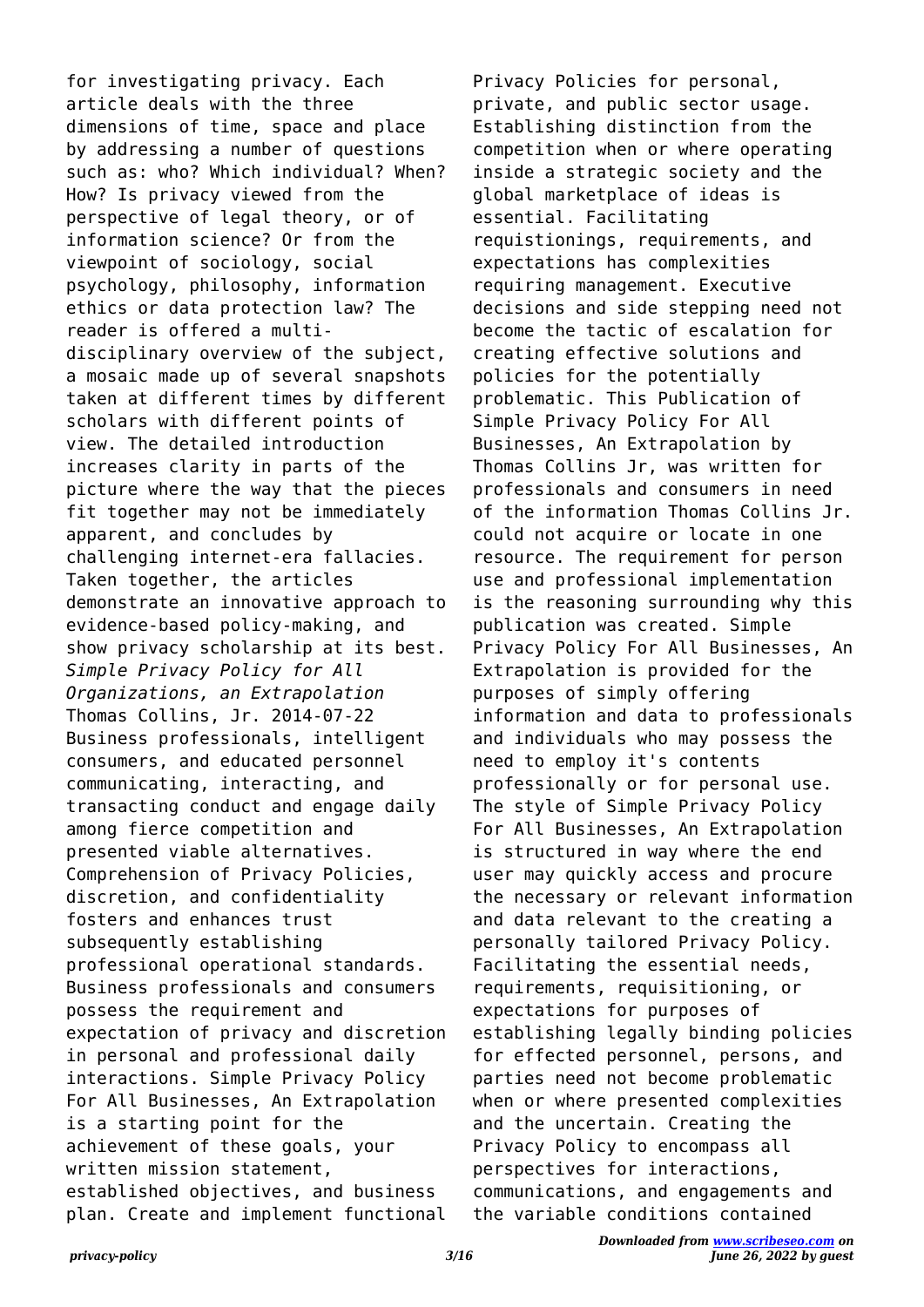within the human condition, consumers operating and conducting or initiating commerce, and the diversity and fierceness of the global economy is challenging. The purpose of this publication is to assist professionals and individuals in the creation of legally binding Privacy Policies finding sparks for vocabulary within and placing them in areas of policy for public, private, and personal use. The information and data is provided to save the end user and professional valuable time, money, and resources. This information and data may be utilized to assist persons and parties to form Privacy Policies independently from an attorney as a base to start from in forming policies. Once policies are drafted it may be presented to legal persons and parties for tweaking and data entry to apply to locale or legally binding jurisdictions and venues agreed to as binding through disclosed policies, operational standards, and procedures effecting persons, parties, and personnel. Man hours places into utilizing the general and broad information contained within may serve professionals well when providing your draft or notes to legal professionals when circumspection permits the consideration for calculating the billable professional hours expended and salaried professional personnel employed. This information and data is simply provided for the purposes of sharing or dispersing information and data to persons and parties who may be able to extrapolate and employ it's contents for easing policy creation.

**InfoWorld** 1999-10-18 InfoWorld is targeted to Senior IT professionals. Content is segmented into Channels and Topic Centers. InfoWorld also celebrates people, companies, and projects.

**Privacy on the Ground** Kenneth A. Bamberger 2015-10-23 An examination of corporate privacy management in the United States, Germany, Spain, France, and the United Kingdom, identifying international best practices and making policy recommendations. Barely a week goes by without a new privacy revelation or scandal. Whether by hackers or spy agencies or social networks, violations of our personal information have shaken entire industries, corroded relations among nations, and bred distrust between democratic governments and their citizens. Polls reflect this concern, and show majorities for more, broader, and stricter regulation—to put more laws "on the books." But there was scant evidence of how well tighter regulation actually worked "on the ground" in changing corporate (or government) behavior—until now. This intensive five-nation study goes inside corporations to examine how the people charged with protecting privacy actually do their work, and what kinds of regulation effectively shape their behavior. And the research yields a surprising result. The countries with more ambiguous regulation—Germany and the United States—had the strongest corporate privacy management practices, despite very different cultural and legal environments. The more rule-bound countries—like France and Spain—trended instead toward compliance processes, not embedded privacy practices. At a crucial time, when Big Data and the Internet of Things are snowballing, Privacy on the Ground helpfully searches out the best practices by corporations, provides guidance to policymakers, and offers important lessons for everyone concerned with privacy, now and in the future.

**Federal Trade Commission Privacy Law and Policy** Chris Jay Hoofnagle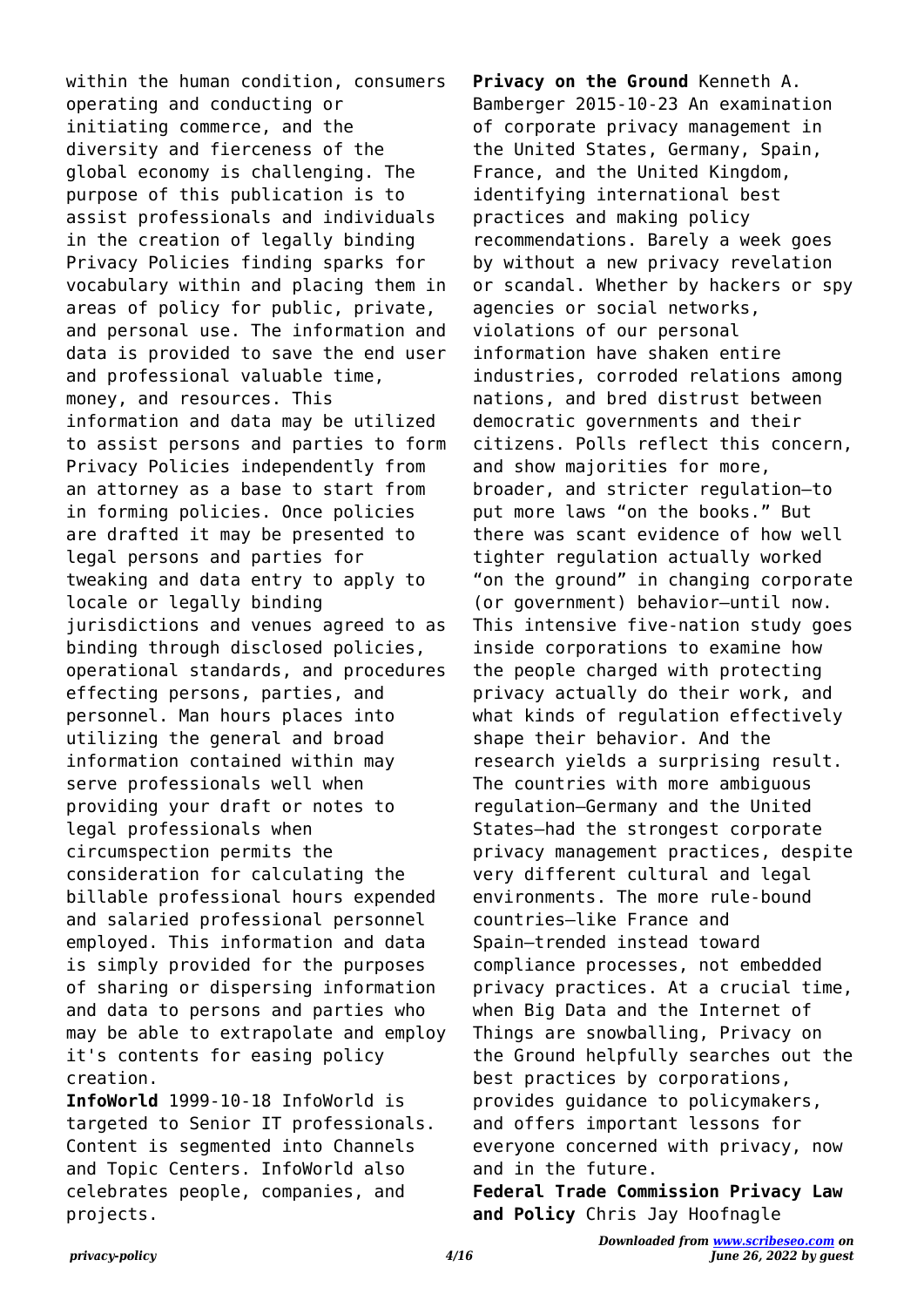2016-02-09 The Federal Trade Commission, a US agency created in 1914 to police the problem of 'bigness', has evolved into the most important regulator of information privacy - and thus innovation policy - in the world. Its policies profoundly affect business practices and serve to regulate most of the consumer economy. In short, it now regulates our technological future. Despite its stature, however, the agency is often poorly understood by observers and even those who practice before it. This volume by Chris Jay Hoofnagle - an internationally recognized scholar with more than fifteen years of experience interacting with the FTC - is designed to redress this confusion by explaining how the FTC arrived at its current position of power. It will be essential reading for lawyers, legal academics, political scientists, historians and anyone else interested in understanding the FTC's privacy activities and how they fit in the context of the agency's broader consumer protection mission. WordPress 5 Cookbook Rakhitha Nimesh Ratnayake 2020-03-21 Explore built-in WordPress features and the power of advanced plugins and themes for building modern websites using exciting recipes Key Features Build custom features and extend built-in features in WordPress with custom coding and plugins Get to grips with extending WordPress as an application framework Manage non-functional aspects of your website such as security, performance, and maintenance Book Description WordPress has been the most popular content management system (CMS) for many years and is now powering over 30% of all websites globally. With the demand for WordPress development and skilled developers everincreasing, now is the best time to learn WordPress inside out. This book

starts with simple recipes for configuring WordPress and managing basic platform features. You'll then move on to explore how to install and customize WordPress plugins, widgets, and themes. The next few chapters cover recipes for content and usermanagement-related topics such as customizing the content display, working with content types, using the new Gutenberg editor, and customizing editorial workflow for building advanced blogs. As you advance, you'll learn how to use WordPress as an application framework as well as a platform for building e-commerce sites. This WordPress book will also help you optimize your site to maximize visibility on search engines, add interactivity, and build a user community to make the site profitable. Finally, you'll learn how to maintain a WordPress site smoothly while taking precautions against possible security threats. By the end of the book, you'll have the tools and skills required to build and maintain modern WordPress websites with the latest technologies and be able to find quick solutions to common WordPress problems. What you will learn Install and customize WordPress themes and plugins for building websites Develop modern web designs without the need to write any code Explore the new Gutenberg content editor introduced in WordPress 5 (Bebo) Use the existing WordPress plugins to add custom features and monetize your website Improve user interaction and accessibility for your website with simple tricks Discover powerful techniques for maintaining and securing your websites Extend builtin WordPress features for advanced website management Who this book is for This book is for beginners who want to build powerful modern websites with minimum coding knowledge and intermediate web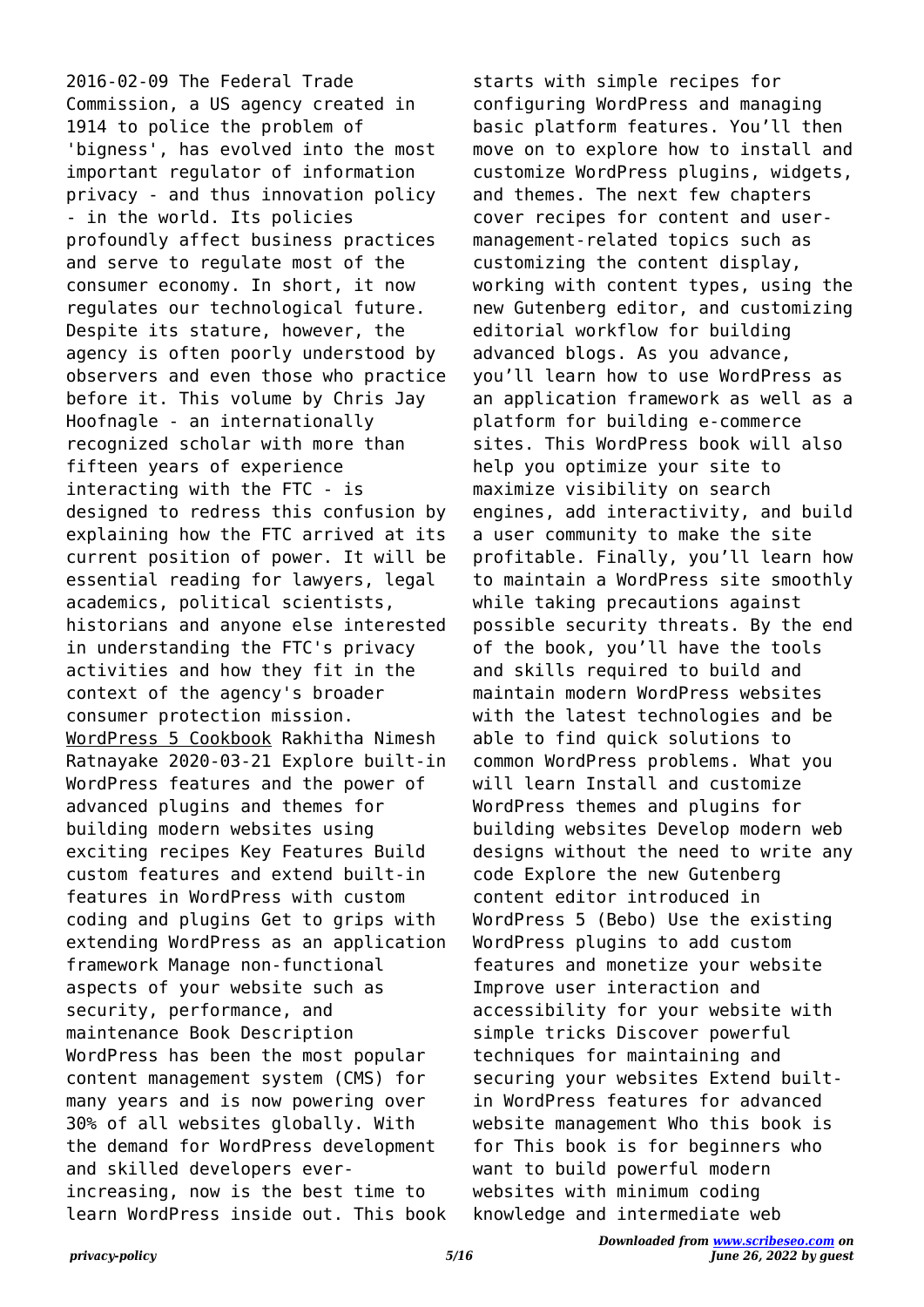developers who want to extend the basic features of WordPress to cater to advanced modern website technologies. Although prior experience with WordPress is not required, familiarity with basic PHP, HTML, and CSS is necessary to understand the concepts covered. **Advances in Information Systems and Technologies** Álvaro Rocha 2013-03-14 This book contains a selection of articles from The 2013 World Conference on Information Systems and Technologies (WorldCIST'13), a global forum for researchers and practitioners to present and discuss the most recent innovations, trends, results, experiences and concerns in the several perspectives of Information Systems and Technologies. The main topics covered are: Information and Knowledge Management; Organizational Models and Information Systems; Intelligent and Decision Support Systems; Software Systems, Architectures, Applications and Tools; Computer Networks, Mobility and Pervasive Systems; Radar Technologies; and Human-Computer Interaction.

**Innovations Through Information Technology** Information Resources Management Association. International Conference 2004-01-01 Innovations Through Information Technology aims to provide a collection of unique perspectives on the issues surrounding the management of information technology in organizations around the world and the ways in which these issues are addressed. This valuable book is a compilation of features including the latest research in the area of IT utilization and management, in addition to being a valuable source in support of teaching and research agendas.

Data Privacy Policy and Procedures Minnesota. Department of Economic Security 1980

*Information Privacy Fundamentals for Librarians and Information Professionals* Cherie L. Givens 2014-10-14 As more information is collected, shared, and mined, the need to understand and manage information privacy has become a necessity for information professionals. Governments across the globe have enacted information privacy laws. These laws continue to evolve and the information privacy protections that have been established differ by country. A basic understanding of privacy law, information privacy approaches, and information security controls is essential for information professionals to properly manage private/personally identifiable information (PII) in differing capacities in libraries, academic institutions, corporations, hospitals, and state and federal agencies. Understanding and knowledge of applicable privacy laws and the ability to write privacy policies and procedures for the proper handling of PII are crucial skills for librarians and other information managers. Information Privacy Fundamentals for Librarians and Information Professionals is tailored to the needs of librarians and information professionals. It introduces library and information professionals to information privacy, provides an overview of information privacy in the library and information science context, U.S. privacy laws by sector, information privacy policy, and key considerations when planning and creating a privacy program. **Simple Privacy Policy for All Businesses, an Extrapolation** Thomas Collins, Jr. 2014-07-22 Business professionals, intelligent consumers, and educated personnel communicating, interacting, and transacting conduct and engage daily among fierce competition and presented viable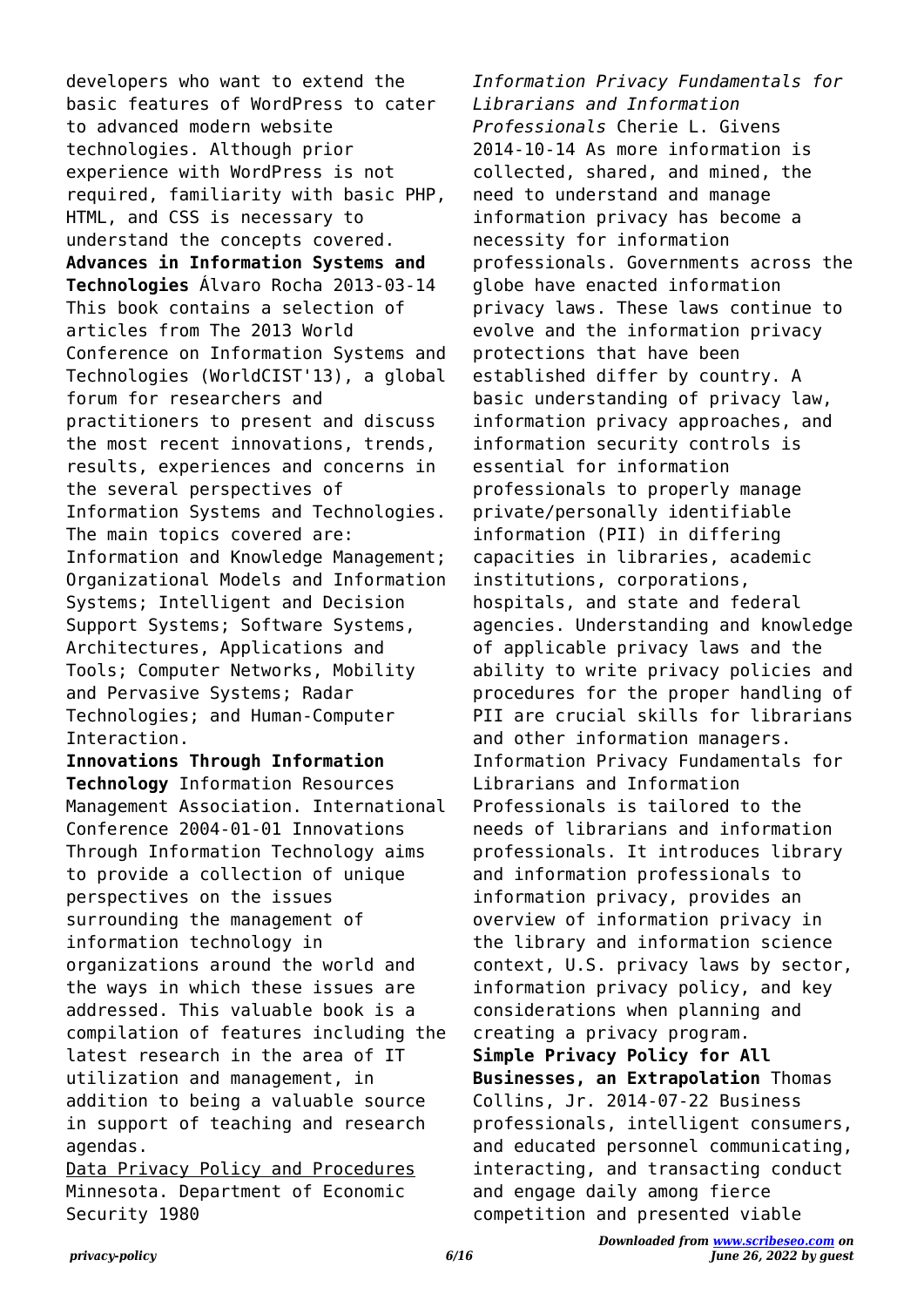alternatives. Comprehension of Privacy Policies, discretion, and confidentiality fosters and enhances trust subsequently establishing professional operational standards. Business professionals and consumers possess the requirement and expectation of privacy and discretion in personal and professional daily interactions. Simple Privacy Policy For All Businesses, An Extrapolation is a starting point for the achievement of these goals, your written mission statement, established objectives, and business plan. Create and implement functional Privacy Policies for personal, private, and public sector usage. Establishing distinction from the competition when or where operating inside a strategic society and the global marketplace of ideas is essential. Facilitating requistionings, requirements, and expectations has complexities requiring management. Executive decisions and side stepping need not become the tactic of escalation for creating effective solutions and policies for the potentially problematic. This Publication of Simple Privacy Policy For All Businesses, An Extrapolation by Thomas Collins Jr, was written for professionals and consumers in need of the information Thomas Collins Jr. could not acquire or locate in one resource. The requirement for person use and professional implementation is the reasoning surrounding why this publication was created. Simple Privacy Policy For All Businesses, An Extrapolation is provided for the purposes of simply offering information and data to professionals and individuals who may possess the need to employ it's contents professionally or for personal use. The style of Simple Privacy Policy For All Businesses, An Extrapolation is structured in way where the end

user may quickly access and procure the necessary or relevant information and data relevant to the creating a personally tailored Privacy Policy. Facilitating the essential needs, requirements, requisitioning, or expectations for purposes of establishing legally binding policies for effected personnel, persons, and parties need not become problematic when or where presented complexities and the uncertain. Creating the Privacy Policy to encompass all perspectives for interactions, communications, and engagements and the variable conditions contained within the human condition, consumers operating and conducting or initiating commerce, and the diversity and fierceness of the global economy is challenging. The purpose of this publication is to assist professionals and individuals in the creation of legally binding Privacy Policies finding sparks for vocabulary within and placing them in areas of policy for public, private, and personal use. The information and data is provided to save the end user and professional valuable time, money, and resources. This information and data may be utilized to assist persons and parties to form Privacy Policies independently from an attorney as a base to start from in forming policies. Once policies are drafted it may be presented to legal persons and parties for tweaking and data entry to apply to locale or legally binding jurisdictions and venues agreed to as binding through disclosed policies, operational standards, and procedures effecting persons, parties, and personnel. Man hours places into utilizing the general and broad information contained within may serve professionals well when providing your draft or notes to legal professionals when circumspection permits the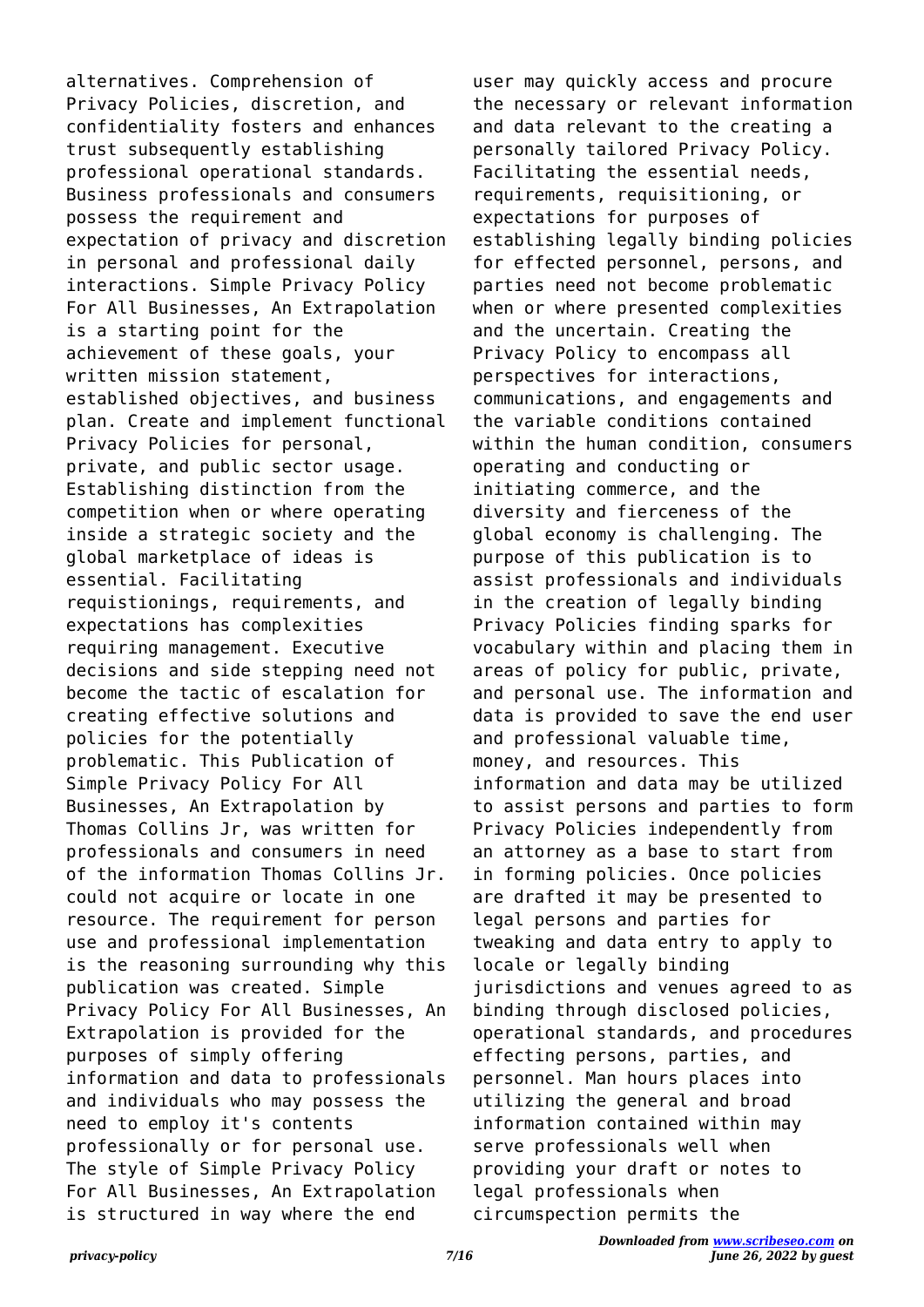consideration for calculating the billable professional hours expended and salaried professional personnel employed. This information and data is simply provided for the purposes of sharing or dispersing information and data to persons and parties who may be able to extrapolate and employ it's contents for easing policy creation.

**Simple Privacy Policy for All Soleproprietorships, an Extrapolation** Thomas Collins, Jr. 2014-07-22 Business professionals, intelligent consumers, and educated personnel communicating, interacting, and transacting conduct and engage daily among fierce competition and presented viable alternatives. Comprehension of Privacy Policies, discretion, and confidentiality fosters and enhances trust subsequently establishing professional operational standards. Business professionals and consumers possess the requirement and expectation of privacy and discretion in personal and professional daily interactions. Simple Privacy Policy For All Businesses, An Extrapolation is a starting point for the achievement of these goals, your written mission statement, established objectives, and business plan. Create and implement functional Privacy Policies for personal, private, and public sector usage. Establishing distinction from the competition when or where operating inside a strategic society and the global marketplace of ideas is essential. Facilitating requistionings, requirements, and expectations has complexities requiring management. Executive decisions and side stepping need not become the tactic of escalation for creating effective solutions and policies for the potentially problematic. This Publication of Simple Privacy Policy For All

Businesses, An Extrapolation by Thomas Collins Jr, was written for professionals and consumers in need of the information Thomas Collins Jr. could not acquire or locate in one resource. The requirement for person use and professional implementation is the reasoning surrounding why this publication was created. Simple Privacy Policy For All Businesses, An Extrapolation is provided for the purposes of simply offering information and data to professionals and individuals who may possess the need to employ it's contents professionally or for personal use. The style of Simple Privacy Policy For All Businesses, An Extrapolation is structured in way where the end user may quickly access and procure the necessary or relevant information and data relevant to the creating a personally tailored Privacy Policy. Facilitating the essential needs, requirements, requisitioning, or expectations for purposes of establishing legally binding policies for effected personnel, persons, and parties need not become problematic when or where presented complexities and the uncertain. Creating the Privacy Policy to encompass all perspectives for interactions, communications, and engagements and the variable conditions contained within the human condition, consumers operating and conducting or initiating commerce, and the diversity and fierceness of the global economy is challenging. The purpose of this publication is to assist professionals and individuals in the creation of legally binding Privacy Policies finding sparks for vocabulary within and placing them in areas of policy for public, private, and personal use. The information and data is provided to save the end user and professional valuable time, money, and resources. This information and data may be utilized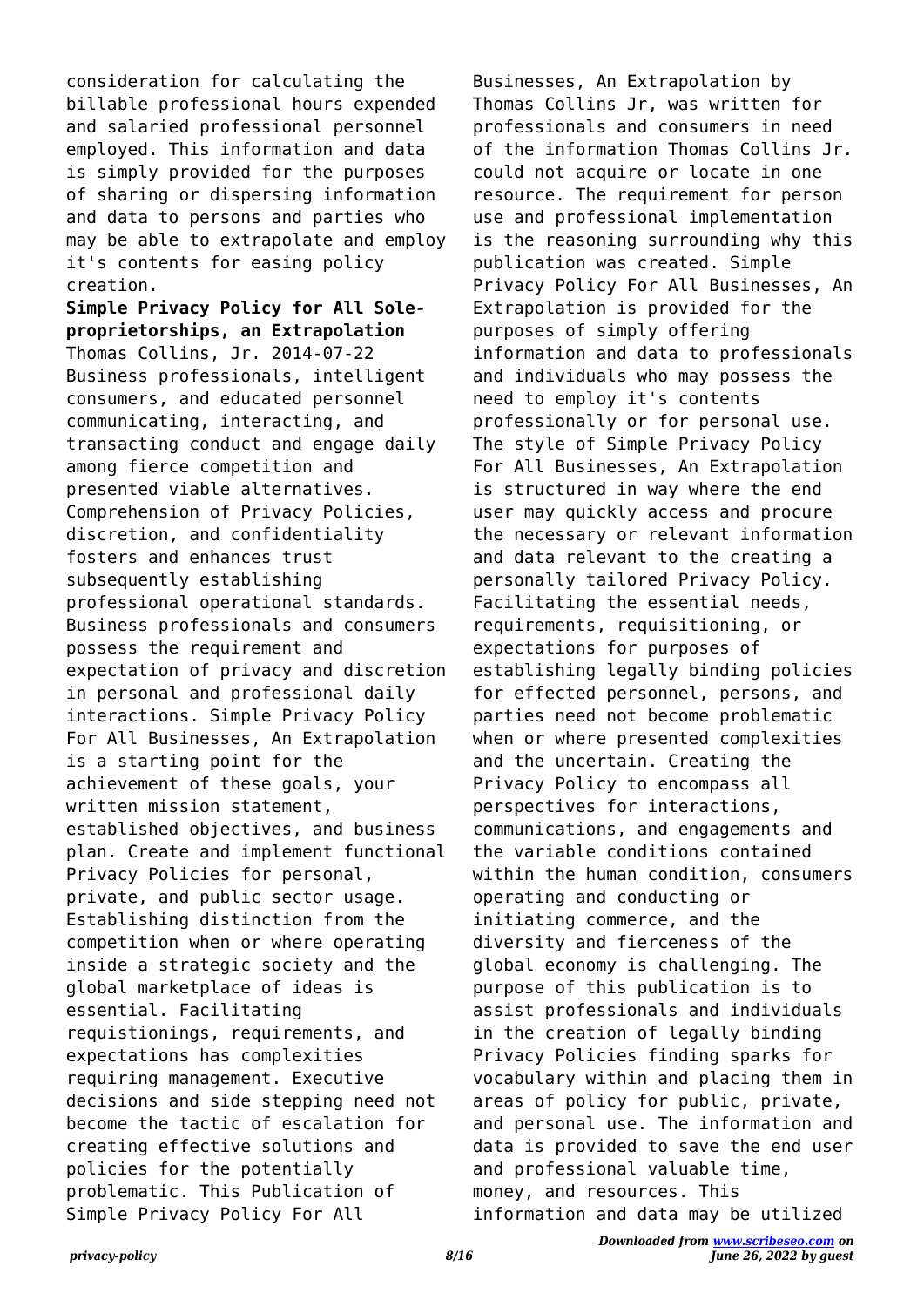to assist persons and parties to form Privacy Policies independently from an attorney as a base to start from in forming policies. Once policies are drafted it may be presented to legal persons and parties for tweaking and data entry to apply to locale or legally binding jurisdictions and venues agreed to as binding through disclosed policies, operational standards, and procedures effecting persons, parties, and personnel. Man hours places into utilizing the general and broad information contained within may serve professionals well when providing your draft or notes to legal professionals when circumspection permits the consideration for calculating the billable professional hours expended and salaried professional personnel employed. This information and data is simply provided for the purposes of sharing or dispersing information and data to persons and parties who may be able to extrapolate and employ it's contents for easing policy creation.

The SAGE Encyclopedia of Business Ethics and Society Robert W. Kolb 2018-03-27 Thoroughly revised, updated, and expanded, The SAGE Encyclopedia of Business Ethics and Society, Second Edition explores current topics, such as mass social media, cookies, and cyber-attacks, as well as traditional issues including accounting, discrimination, environmental concerns, and management. The new edition also includes an in-depth examination of current and recent ethical affairs, such as the dangerous work environments of off-shore factories for Western retailers, the negligence resulting in the 2010 BP oil spill, the gender wage gap, the minimum wage debate and increasing income disparity, and the unparalleled level of debt in the U.S. and other

countries with the challenges it presents to many societies and the considerable impact on the ethics of intergenerational wealth transfers. Key Features Include: Seven volumes, available in both electronic and print formats, contain more than 1,200 signed entries by significant figures in the field Cross-references and suggestions for further readings to guide students to in-depth resources Thematic Reader's Guide groups related entries by general topics Index allows for thorough browse-and-search capabilities in the electronic edition **Electronic Communication Privacy Policy Disclosure** United States. Congress. House. Committee on the Judiciary. Subcommittee on Courts and Intellectual Property 2000 Privacy in Context Helen Nissenbaum 2009-11-24 Privacy is one of the most urgent issues associated with information technology and digital media. This book claims that what people really care about when they complain and protest that privacy has been violated is not the act of sharing information itself—most people understand that this is crucial to social life —but the inappropriate, improper sharing of information. Arguing that privacy concerns should not be limited solely to concern about control over personal information, Helen Nissenbaum counters that information ought to be distributed and protected according to norms governing distinct social contexts—whether it be workplace, health care, schools, or among family and friends. She warns that basic distinctions between public and private, informing many current privacy policies, in fact obscure more than they clarify. In truth, contemporary information systems should alarm us only when they function without regard for social norms and values, and thereby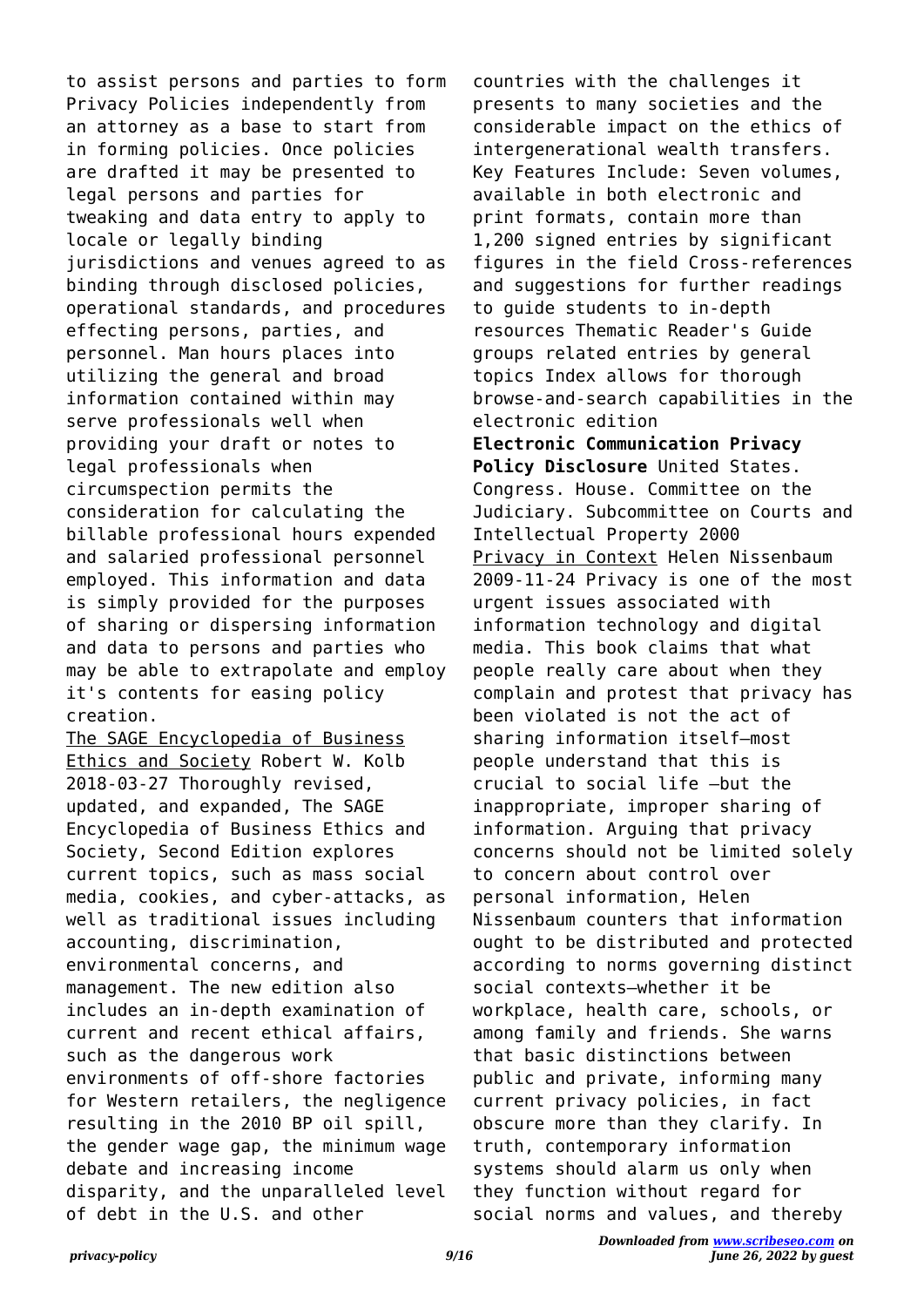weaken the fabric of social life. Deontic Logic in Computer Science Guido Governatori 2010-06-30 This volume presents the refereed proceedings of the 10th International Conference on Deontic Logic in Computer Science, DEON 2010, held in Fiesole, Italy, in July 2010. The 18 revised papers included in the volume were carefully reviewed and selected from 34 submissions. Topics covered include connections preferences, deontic logic and contrary-to-duties, the use of input/output logic, the study of norm dynamics, models of agents and institutions, argumentation, compliance, and various alternative analyses of deontic notions.

**The Governance of Privacy** Colin J. Bennett 2017-11-01 This book was published in 2003.This book offers a broad and incisive analysis of the governance of privacy protection with regard to personal information in contemporary advanced industrial states. Based on research across many countries, it discusses the goals of privacy protection policy and the changing discourse surrounding the privacy issue, concerning risk, trust and social values. It analyzes at length the contemporary policy instruments that together comprise the inventory of possible solutions to the problem of privacy protection. It argues that privacy protection depends upon an integration of these instruments, but that any country's efforts are inescapably linked with the actions of others that operate outside its borders. The book concludes that, in a 'globalizing' world, this regulatory interdependence could lead either to a search for the highest possible standard of privacy protection, or to competitive deregulation, or to a more complex outcome reflecting the nature of the issue and its policy responses.

**Internet privacy : agencies efforts to implement OMB's privacy policy : [report] to the Honorable Joseph I. Lieberman, ranking minority member, Committee on Governmental Affairs, U.S. Senate**

**Privacy Technologies and Policy** Nils Gruschka 2021-05-18 This book constitutes the refereed conference proceedings of the 9th Annual Privacy Forum, APF 2021. Due to COVID-19 pandemic the conference was held virtually. The 9 revised full papers were carefully reviewed and selected from 43 submissions. The papers are organized in topical sections on Implementing Personal Data Processing Principles; Privacy Enhancing Technologies; Promoting Compliance with the GDPR.

*"Privacy Schmrivacy?"* Wil Nagel 2004 **Simple Privacy Policy for All Businesses, an Extrapolation** Thomas Collins Jr. 2019-04-29 Simple Privacy Policy For All Businesses, An Extrapolation: Saving Time, Money, And Resources expands upon a myriad of concerns valuable to the casual reader, educated consumer, and business professional. Conducting international or local commerce within a globalized economy among differentiated government factors need not become problematic when implementing business plans, mission statements, and policy! Business professionals, educated consumers, and the casual readers frequently encounter. Covering themes in everyday language among them is the need for security, discretion, reality, internet commerce collection of information and data,utilization, oversight, the controllable, force majeure, and much more! This publication has the potential to earn and reduce costs in the deadly and capable hands of paralegals, business professionals, executives, community leaders, small and large business owners, ninjas, smurfs, snorks, and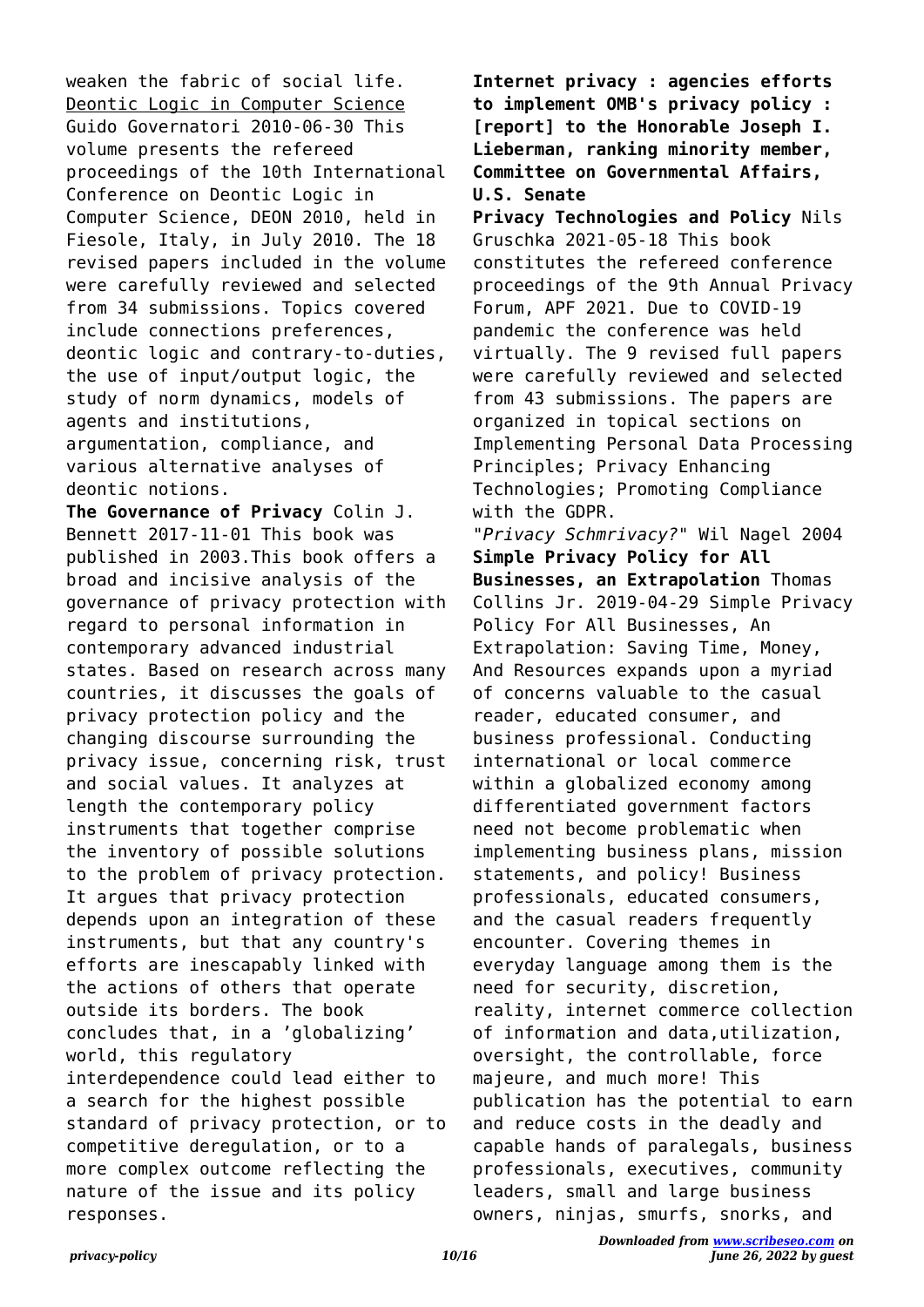## gremlins.

**The Privacy Engineer's Manifesto** Michelle Dennedy 2014-03-04 "It's our thesis that privacy will be an integral part of the next wave in the technology revolution and that innovators who are emphasizing privacy as an integral part of the product life cycle are on the right track." --The authors of The Privacy Engineer's Manifesto The Privacy Engineer's Manifesto: Getting from Policy to Code to QA to Value is the first book of its kind, offering industry-proven solutions that go beyond mere theory and adding lucid perspectives on the challenges and opportunities raised with the emerging "personal" information economy. The authors, a uniquely skilled team of longtime industry experts, detail how you can build privacy into products, processes, applications, and systems. The book offers insight on translating the guiding light of OECD Privacy Guidelines, the Fair Information Practice Principles (FIPPs), Generally Accepted Privacy Principles (GAPP) and Privacy by Design (PbD) into concrete concepts that organizations, software/hardware engineers, and system administrators/owners can understand and apply throughout the product or process life cycle—regardless of development methodology—from inception to retirement, including data deletion and destruction. In addition to providing practical methods to applying privacy engineering methodologies, the authors detail how to prepare and organize an enterprise or organization to support and manage products, process, systems, and applications that require personal information. The authors also address how to think about and assign value to the personal information assets being protected. Finally, the team of

experts offers thoughts about the information revolution that has only just begun, and how we can live in a world of sensors and trillions of data points without losing our ethics or value(s)...and even have a little fun. The Privacy Engineer's Manifesto is designed to serve multiple stakeholders: Anyone who is involved in designing, developing, deploying and reviewing products, processes, applications, and systems that process personal information, including software/hardware engineers, technical program and product managers, support and sales engineers, system integrators, IT professionals, lawyers, and information privacy and security professionals. This book is a mustread for all practitioners in the personal information economy. Privacy will be an integral part of the next wave in the technology revolution; innovators who emphasize privacy as an integral part of the product life cycle are on the right track. Foreword by Dr. Eric Bonabeau, PhD, Chairman, Icosystem, Inc. & Dean of Computational Sciences, Minerva Schools at KGI.

**Ethics And Integrity In Libraries** Amy Besnoy 2013-09-13 A library must function with integrity in order to function well. This book looks at a broad range of library functions through the lens of integrity and ethics. This largely unexplored area of study is handled exceptionally well by the library and information professionals contained in these pages. This book addresses the ethical and integrity issues that may come up in the day to day workings of the library as well considerations for the ethical education of our future librarians. Within a framework based on the ethical issues that are attached with information management, this book examines the impact of the US Patriot Act, library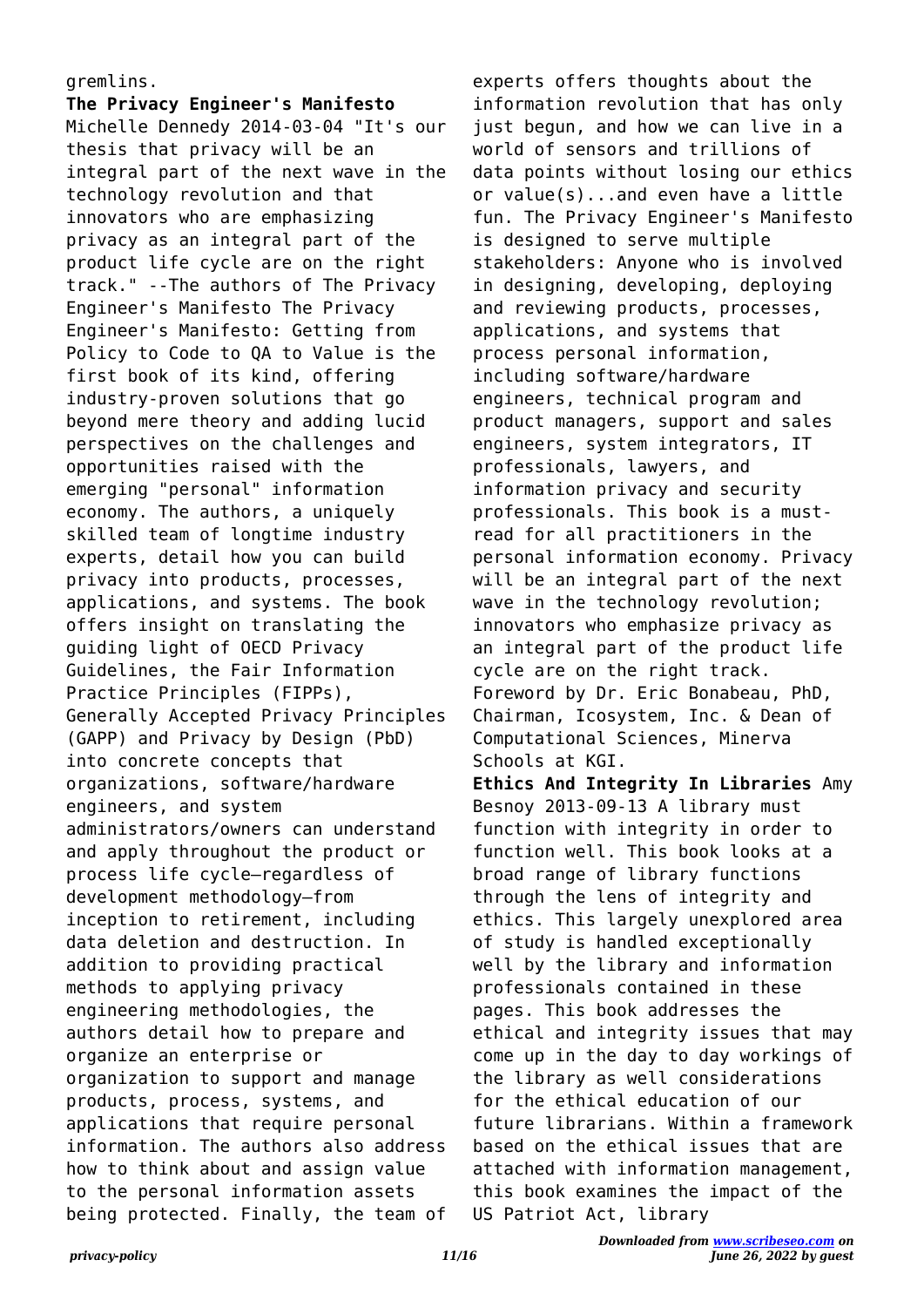authentication and access management, plagiarism and social networking. This material was published in the Journal of Library Administration. **Liquid Software** Fred Simon 2018-05 Software affects everything in our lives.Imagine that software could be constantly updated without our involvement! No need to figure out hardware specifications. Nothing to interrupt our digital activities. No waiting for lengthy downloads and reboots. What if it all just happened in the background, and we could simply enjoy the benefits? Liquid Software explores a future in which developers code high-quality applications that securely flow to end-users with zero downtime. The authors bring insights from their more than 50 years of collective experience in building software in modern development environments. They explain that what sounds like Software Utopia is possible and practical! We're at the dawn of the next great leap forward in computing - the achievement of continuous software updates. The Liquid Software revolution has begun! **Internet Privacy** Government Accountability Government Accountability Office 2015-02-13 Federal agencies are required by law to protect and individual's right to privacy when they collect personal information. The Privacy Act of 1974, as amended-which is the primary law regulating the federal government's collection and maintenance of personal information-requires protection for personal information maintained in a federal agency's system of records. **You, Your Privacy Policy and COPPA**

## 2002

Internet Privacy United States. General Accounting Office 2000 **Simple Privacy Policy for All Businesses, an Extrapolation** Thomas Collins, Jr. 2014-07-19 Business

professionals, intelligent consumers, and educated personnel communicating, interacting, and transacting conduct and engage daily among fierce competition and presented viable alternatives. Comprehension of Privacy Policies, discretion, and confidentiality fosters and enhances trust subsequently establishing professional operational standards. Business professionals and consumers possess the requirement and expectation of privacy and discretion in personal and professional daily interactions. Simple Privacy Policy For All Businesses, An Extrapolation is a starting point for the achievement of these goals, your written mission statement, established objectives, and business plan.Create and implement functional Privacy Policies for personal, private, and public sector usage. Establishing distinction from the competition when or where operating inside a strategic society and the global marketplace of ideas is essential. Facilitating requistionings, requirements, and expectations has complexities requiring management. Executive decisions and side stepping need not become the tactic of escalation for creating effective solutions and policies for the potentially problematic. This Publication of Simple Privacy Policy For All Businesses, An Extrapolation by Thomas Collins Jr, was written for professionals and consumers in need of the information Thomas Collins Jr. could not acquire or locate in one resource. The requirement for person use and professional implementation is the reasoning surrounding why this publication was created. Simple Privacy Policy For All Businesses, An Extrapolation is provided for the purposes of simply offering information and data to professionals and individuals who may possess the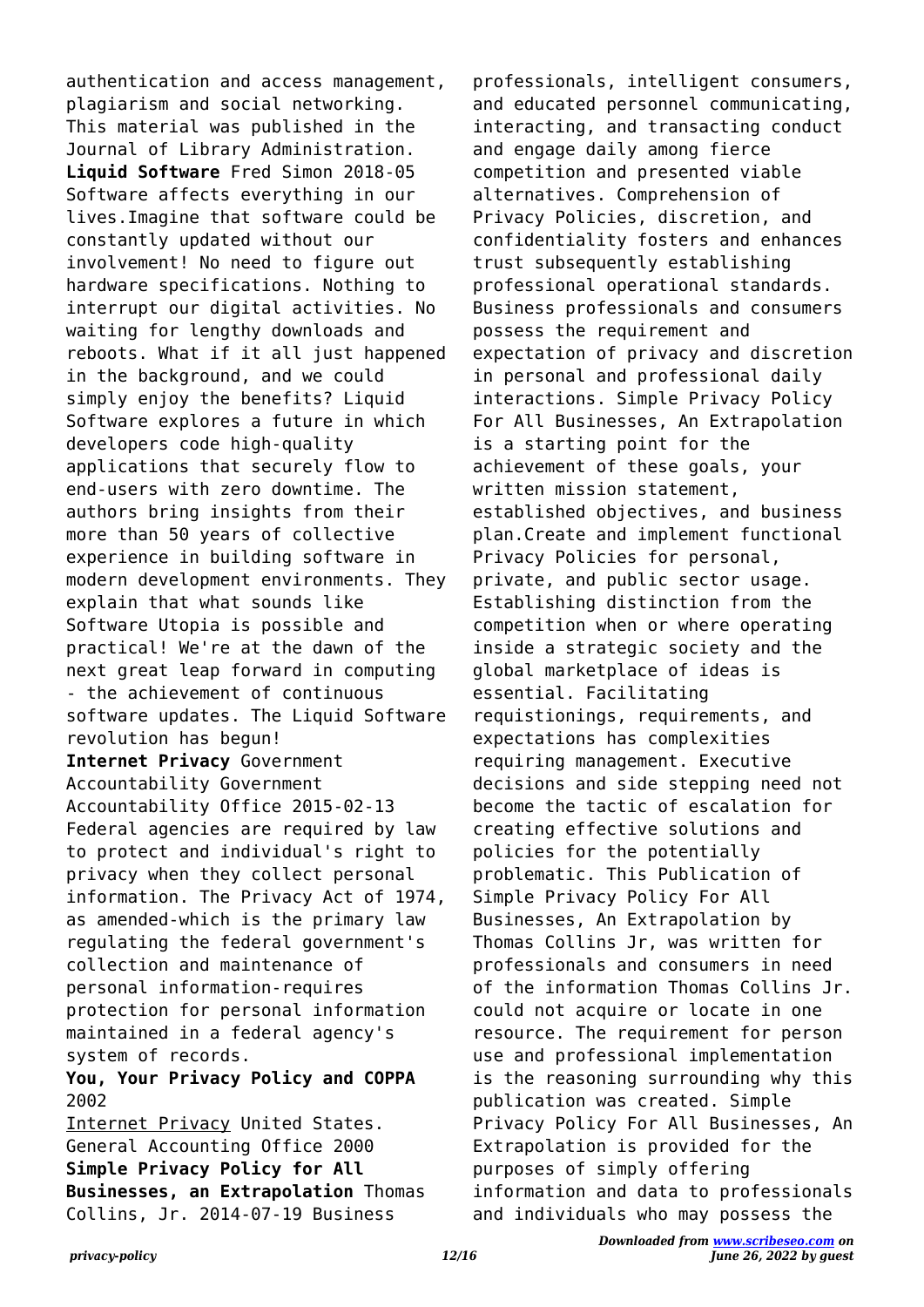need to employ it's contents professionally or for personal use. The style of Simple Privacy Policy For All Businesses, An Extrapolation is structured in way where the end user may quickly access and procure the necessary or relevant information and data relevant to the creating a personally tailored Privacy Policy.Facilitating the essential needs, requirements, requisitioning, or expectations for purposes of establishing legally binding policies for effected personnel, persons, and parties need not become problematic when or where presented complexities and the uncertain. Creating the Privacy Policy to encompass all perspectives for interactions, communications, and engagements and the variable conditions contained within the human condition, consumers operating and conducting or initiating commerce, and the diversity and fierceness of the global economy is challenging.The purpose of this publication is to assist professionals and individuals in the creation of legally binding Privacy Policies finding sparks for vocabulary within and placing them in areas of policy for public, private, and personal use. The information and data is provided to save the end user and professional valuable time, money, and resources. This information and data may be utilized to assist persons and parties to form Privacy Policies independently from an attorney as a base to start from in forming policies. Once policies are drafted it may be presented to legal persons and parties for tweaking and data entry to apply to locale or legally binding jurisdictions and venues agreed to as binding through disclosed policies, operational standards, and procedures effecting persons, parties, and personnel. Man hours places into utilizing the general and broad

information contained within may serve professionals well when providing your draft or notes to legal professionals when circumspection permits the consideration for calculating the billable professional hours expended and salaried professional personnel employed. This information and data is simply provided for the purposes of sharing or dispersing information and data to persons and parties who may be able to extrapolate and employ it's contents for easing of policy creation.

Legal Issues in Information Security Director of Dra Operations It Grc and Cybersecurity Programs Educause Joanna Lyn Grama 2014-06-01 Part of the Jones & Bartlett Learning Information Systems Security and Assurance Series Revised and updated to address the many changes in this evolving field, the Second Edition of Legal Issues in Information Security addresses the area where law and information security concerns intersect. Information systems security and legal compliance are now required to protect critical governmental and corporate infrastructure, intellectual property created by individuals and organizations alike, and information that individuals believe should be protected from unreasonable intrusion. Organizations must build numerous information security and privacy responses into their daily operations to protect the business itself, fully meet legal requirements, and to meet the expectations of employees and customers. Instructor Materials for Legal Issues in Information Security include: PowerPoint Lecture Slides Instructor's Guide Sample Course Syllabus Quiz & Exam Questions Case Scenarios/Handouts New to the Second Edition: Includes discussions of amendments in several relevant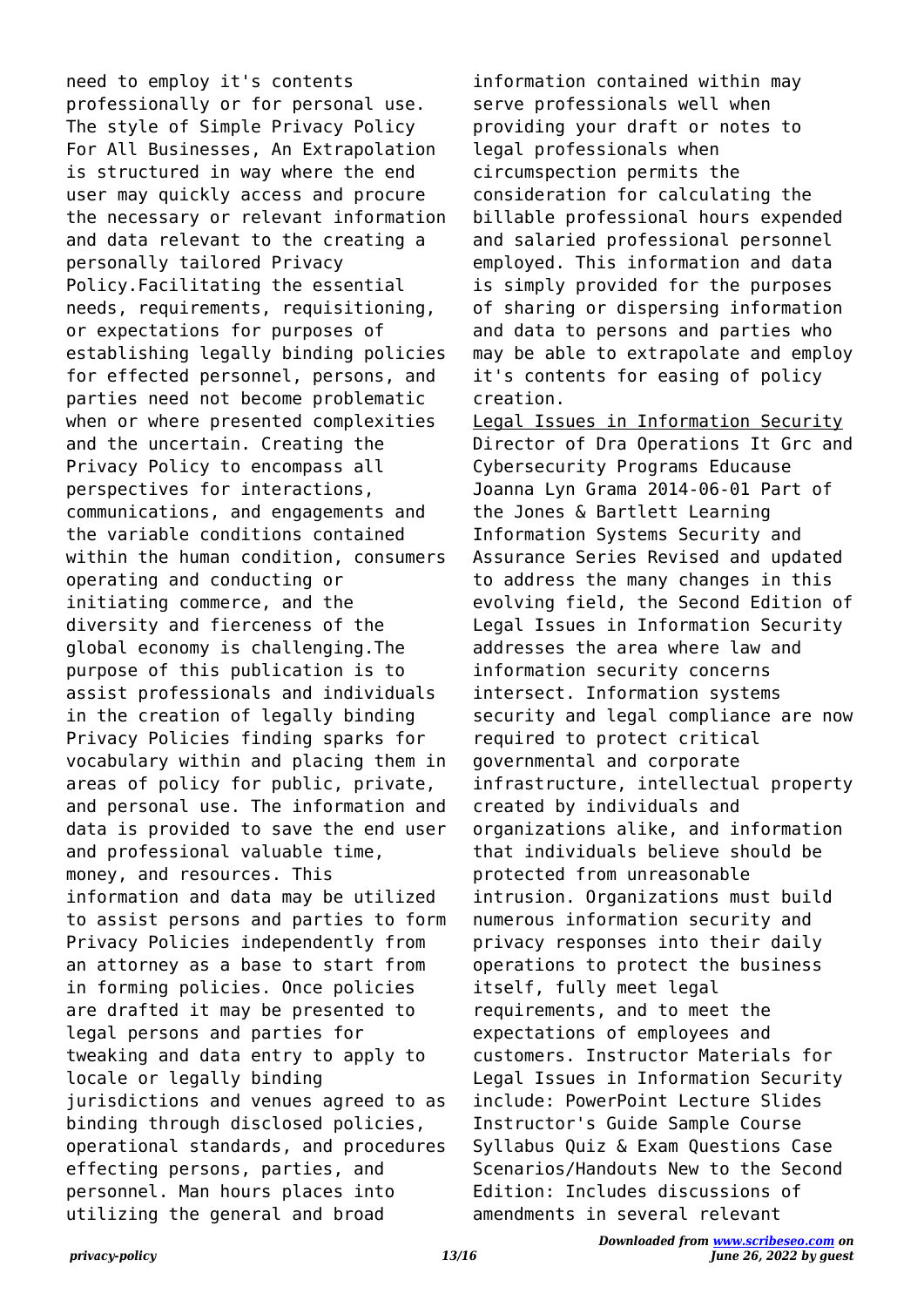federal and state laws and regulations since 2011 Reviews relevant court decisions that have come to light since the publication of the first edition Includes numerous information security data breaches highlighting new vulnerabilities" *Web Site Privacy with P3P* Helena Lindskog 2003-05-13 A cutting-edge, first look at how to embed and design a Web site compliant with the new personal privacy standard, P3P Introduces the P3P standard with detailed descriptions and then examines its parameters Includes helpful guidelines, explanations, and P3P how-to examples for system architects to follow Presents detailed case studies covering companies in both finance and retail *Advances in Information and Computer Security* Hiroaki Kikuchi 2007-09-22 This book constitutes the refereed proceedings of the Second International Workshop on Security, IWSEC 2007, held in Nara, Japan, October 29-31, 2007. The 30 revised full papers presented were carefully reviewed and selected from 112 submissions. The papers are organized in topical sections on subjects including Software and Multimedia security, Public-key cryptography, Network security, E-commerce and Voting, Operating systems, and Security and Information management. Privacy on the Ground Kenneth A. Bamberger 2015-10-23 An examination of corporate privacy management in the United States, Germany, Spain, France, and the United Kingdom, identifying international best practices and making policy recommendations. Barely a week goes by without a new privacy revelation or scandal. Whether by hackers or spy agencies or social networks, violations of our personal information have shaken entire industries, corroded relations among

nations, and bred distrust between democratic governments and their citizens. Polls reflect this concern, and show majorities for more, broader, and stricter regulation—to put more laws "on the books." But there was scant evidence of how well tighter regulation actually worked "on the ground" in changing corporate (or government) behavior—until now. This intensive five-nation study goes inside corporations to examine how the people charged with protecting privacy actually do their work, and what kinds of regulation effectively shape their behavior. And the research yields a surprising result. The countries with more ambiguous regulation—Germany and the United States—had the strongest corporate privacy management practices, despite very different cultural and legal environments. The more rule-bound countries—like France and Spain—trended instead toward compliance processes, not embedded privacy practices. At a crucial time, when Big Data and the Internet of Things are snowballing, Privacy on the Ground helpfully searches out the best practices by corporations, provides guidance to policymakers, and offers important lessons for everyone concerned with privacy, now and in the future. **The Challenges and Impact of Privacy Policy Comprehension** Jana Korunovska

2020 The new information and communication technology providers collect increasing amounts of personal data, a lot of which is user generated. Unless use policies are privacy-friendly, this leaves users vulnerable to privacy risks such as exposure through public data visibility or intrusive commercialization of their data through secondary data use. Due to complex privacy policies, many users of online services unwillingly agree to privacy-intruding practices. To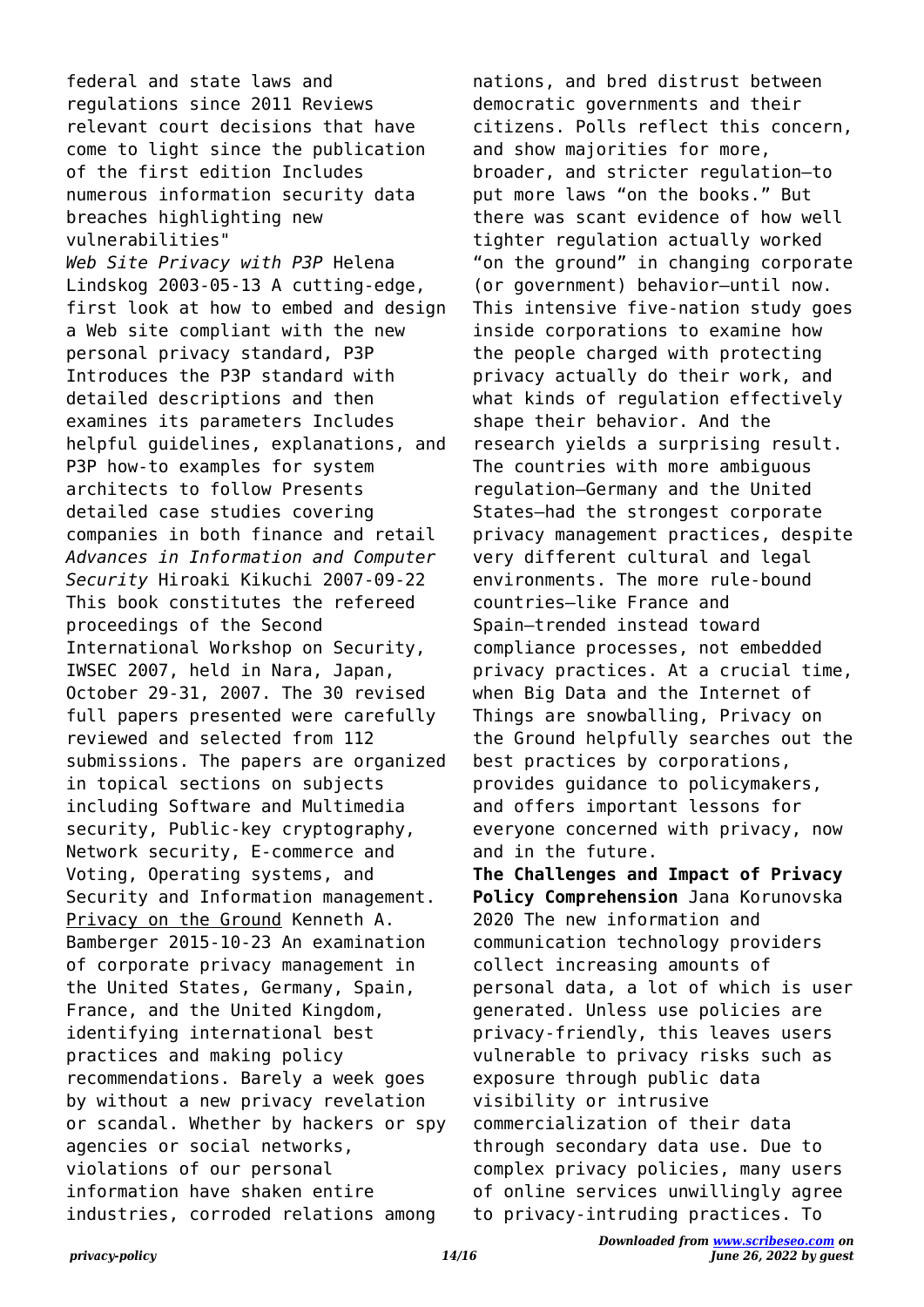give users more control over their privacy, scholars and regulators have pushed for short, simple, and prominent privacy policies. The premise has been that users will see and comprehend such policies, and then rationally adjust their disclosure behavior. In this paper, on a use case of social network service site, we show that this premise does not hold. We invited 214 regular Facebook users to join a new fictitious social network. We experimentally manipulated the privacy-friendliness of an unavoidable and simple privacy policy. Half of our participants miscomprehended even this transparent privacy policy. When privacy threats of secondary data use were present, users remembered the policies as more privacy-friendly than they actually were and unwittingly uploaded more data. To mitigate such behavioral pitfalls we present design recommendations to improve the quality of informed consent. **Privacy Technologies and Policy** Maurizio Naldi 2019-06-07 This book constitutes the refereed conference proceedings of the 7th Annual Privacy Forum, APF 2019, held in Rome, Italy, in June 2019. The 11 revised full papers were carefully reviewed and selected from 49 submissions. The papers present original work on the themes of data protection and privacy and their repercussions on technology, business, government, law, society, policy and law enforcement bridging the gap between research, business models, and policy. They are organized in topical sections on transparency, users' rights, risk assessment, and applications.

**Zondervan Church and Nonprofit Tax and Financial Guide** Daniel D. Busby 2006-12 This annual reference guide continues to be one of the few resources offering tax and financial

advice to churches and nonprofit organizations. Issues of financial accountability, receiving and maintaining tax-exempt status, accounting for charitable gifts, and other crucial topics receive careful and full discussion. The 2007 edition also contains a thorough description of tax laws affecting churches and other nonprofit organizations, including changes made in 2006, ensuring compliance with all regulations. This guide is indispensable to church treasurers and anyone else responsible for the financial operation of a nonprofit organization. This 2007 edition includes: - Expert advice on handling charitable gifts - Sample policies and procedures - Easy techniques for simplifying financial policies and procedures - Understanding medical expense reimbursements - Key steps in sound compensation planning - Examples of required IRS filings Simple Privacy Policy for All Organizations, an Extrapolation Thomas Collins, Jr. 2014-07-22 Business professionals, intelligent consumers, and educated personnel communicating, interacting, and transacting conduct and engage daily among fierce competition and presented viable alternatives. Comprehension of Privacy Policies, discretion, and confidentiality fosters and enhances trust subsequently establishing professional operational standards. Business professionals and consumers possess the requirement and expectation of privacy and discretion in personal and professional daily interactions. Simple Privacy Policy For All Businesses, An Extrapolation is a starting point for the achievement of these goals, your written mission statement, established objectives, and business plan. Create and implement functional Privacy Policies for personal,